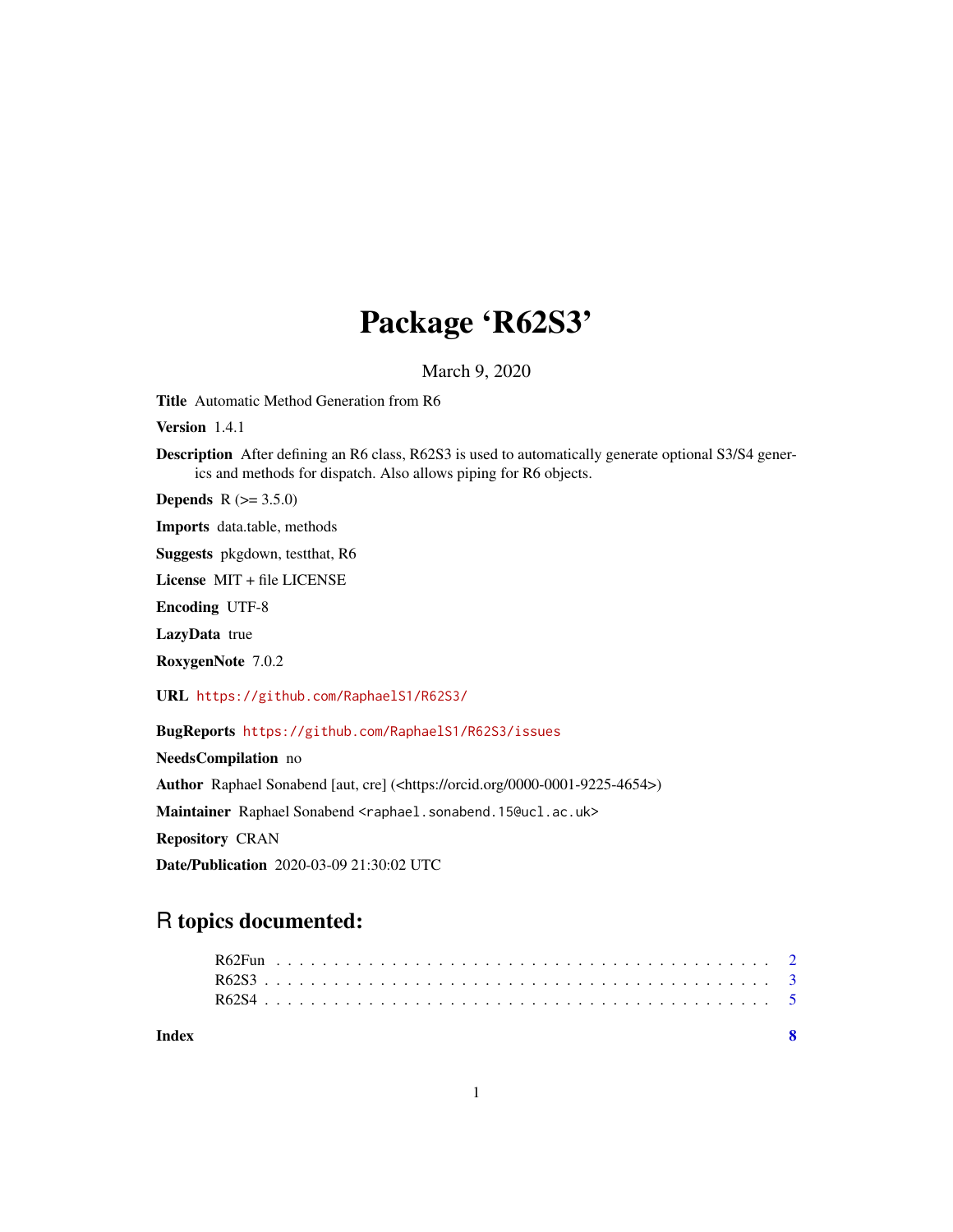<span id="page-1-1"></span><span id="page-1-0"></span>

#### Description

Auto-generates functions from an R6 Class.

#### Usage

```
R62Fun(
 R6Class,
  assignEnvir = parent.env(environment()),
 detectGeneric = TRUE,
 mask = FALSE,dispatchClasses = list(R6Class),
  scope = "public",arg1 = "object",exclude = NULL
)
```
#### Arguments

| R6Class         | R6ClassGenerator to generate public methods from                                                                              |
|-----------------|-------------------------------------------------------------------------------------------------------------------------------|
| assignEnvir     | environment in which to assign the generics/methods, default is parent of current<br>environment.                             |
| detectGeneric   | logical, if TRUE (default) detects if the method has a S3 or S4 generic and<br>defines functions accordingly                  |
| mask            | logical, determines if non-generic functions should be masked if found, see de-<br>tails.                                     |
| dispatchClasses |                                                                                                                               |
|                 | list of classes to assign dispatch methods on                                                                                 |
| scope           | determines the scope of methods that should be copied, either "public", "active"<br>or both                                   |
| arg1            | if mask $==$ TRUE or no generic is found, then $\arg 1$ determines what name to give<br>to the first argument in the generic. |
| exclude         | an optional character vector naming the public methods or active bindings to<br>exclude from the generator                    |

#### Details

If scope  $==$  "public" then searches in a given  $R6::R6Class$  for all public methods that are not initialize or clone. If scope == "active" then searches for all active bindings. Currently there is only support for calling active bindings but not setting them. If scope  $== c("public", active")$  then both are included. Any methods/bindings passed to exclude will be ignored in the search.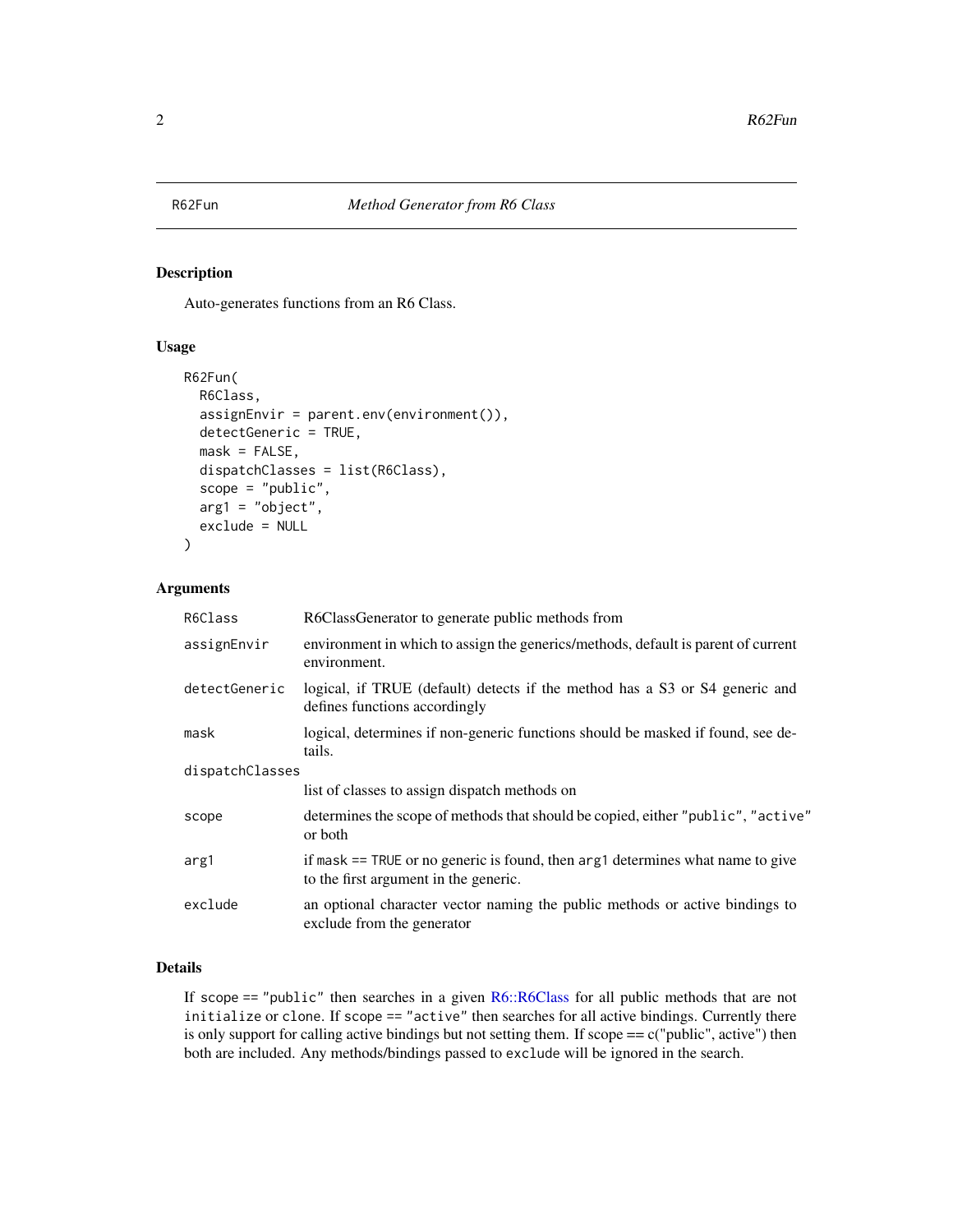<span id="page-2-0"></span>If mask == TRUE then the generator ignores if a generic or method of the same name exists and will create a new function. If mask == FALSE then the generator will create a new generic only if an existing generic does not already exist. Methods and generics are created using standard convention.

The optional dispatchClasses argument takes a list of [R6::R6Classe](#page-0-0)s and allows methods to be created for multiple classes at one time.

S3 generics are detected with [utils::isS3stdGeneric\(\)](#page-0-0) and S4 generics are detected with [methods::.S4methods\(\)](#page-0-0).

#### Value

Assigns generics/methods/functions to the chosen environment.

#### See Also

Other R62s: [R62S3\(](#page-2-1)), [R62S4\(](#page-4-1))

#### Examples

```
printMachine <- R6::R6Class("printMachine",
        public = list(initialize = function() \{\},printer = function(str) print(str),
        active = list(Status = function() "Printing"))
pm <- printMachine$new()
```

```
# scope = public
R62Fun(printMachine, assignEnvir = topenv())
printer(pm, "Test String B")
# scope = active
R62Fun(printMachine, assignEnvir = topenv(), scope = 'active')
# note support for accessing only, cannot assign
# values to an active binding
```

```
Status(pm)
```
<span id="page-2-1"></span>R62S3 *S3 Method Generator from R6 Class*

#### Description

Auto-generates S3 generics from an R6 Class.

#### Usage

```
R62S3(
 R6Class,
  dispatchClasses = list(R6Class),
  assignEnvir = parent.env(environment()),
```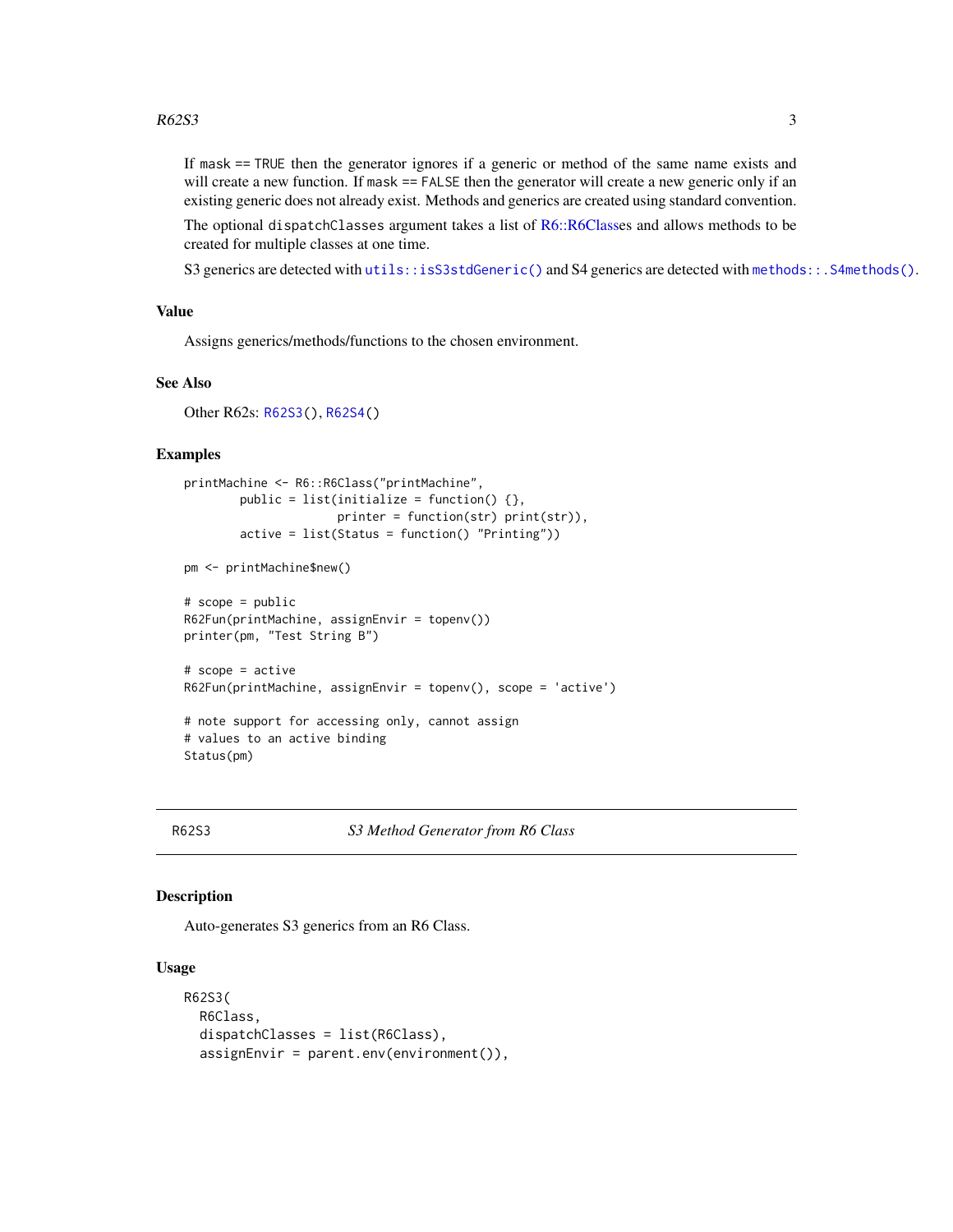```
mask = FALSE,
  scope = "public",arg1 = "object",exclude = NULL
)
```
#### Arguments

| R6Class         | R6ClassGenerator to generate public methods from                                                                        |
|-----------------|-------------------------------------------------------------------------------------------------------------------------|
| dispatchClasses |                                                                                                                         |
|                 | list of classes to assign dispatch methods on                                                                           |
| assignEnvir     | environment in which to assign the generics/methods, default is parent of current<br>environment.                       |
| mask            | logical, determines if non-generic functions should be masked if found, see de-<br>tails.                               |
| scope           | determines the scope of methods that should be copied, either "public", "active"<br>or both                             |
| arg1            | if mask == TRUE or no generic is found, then arg1 determines what name to give<br>to the first argument in the generic. |
| exclude         | an optional character vector naming the public methods or active bindings to<br>exclude from the generator              |

#### Details

If scope == "public" then searches in a given [R6::R6Class](#page-0-0) for all public methods that are not initialize or clone. If scope == "active" then searches for all active bindings. Currently there is only support for calling active bindings but not setting them. If scope  $= c$  ("public", active") then both are included. Any methods/bindings passed to exclude will be ignored in the search.

If mask == TRUE then the generator ignores if a generic or method of the same name exists and will create a new S3 generic/method. If mask == FALSE then the generator will create a new generic only if an existing generic does not already exist. Methods and generics are created using standard convention.

The optional dispatchClasses argument takes a list of [R6::R6Classe](#page-0-0)s and allows methods to be created for multiple classes at one time.

S3 generics are detected with [utils::isS3stdGeneric\(\)](#page-0-0).

#### Value

Assigns generics/methods/functions to the chosen environment.

#### See Also

Other R62s: [R62Fun\(](#page-1-1)), [R62S4\(](#page-4-1))

<span id="page-3-0"></span>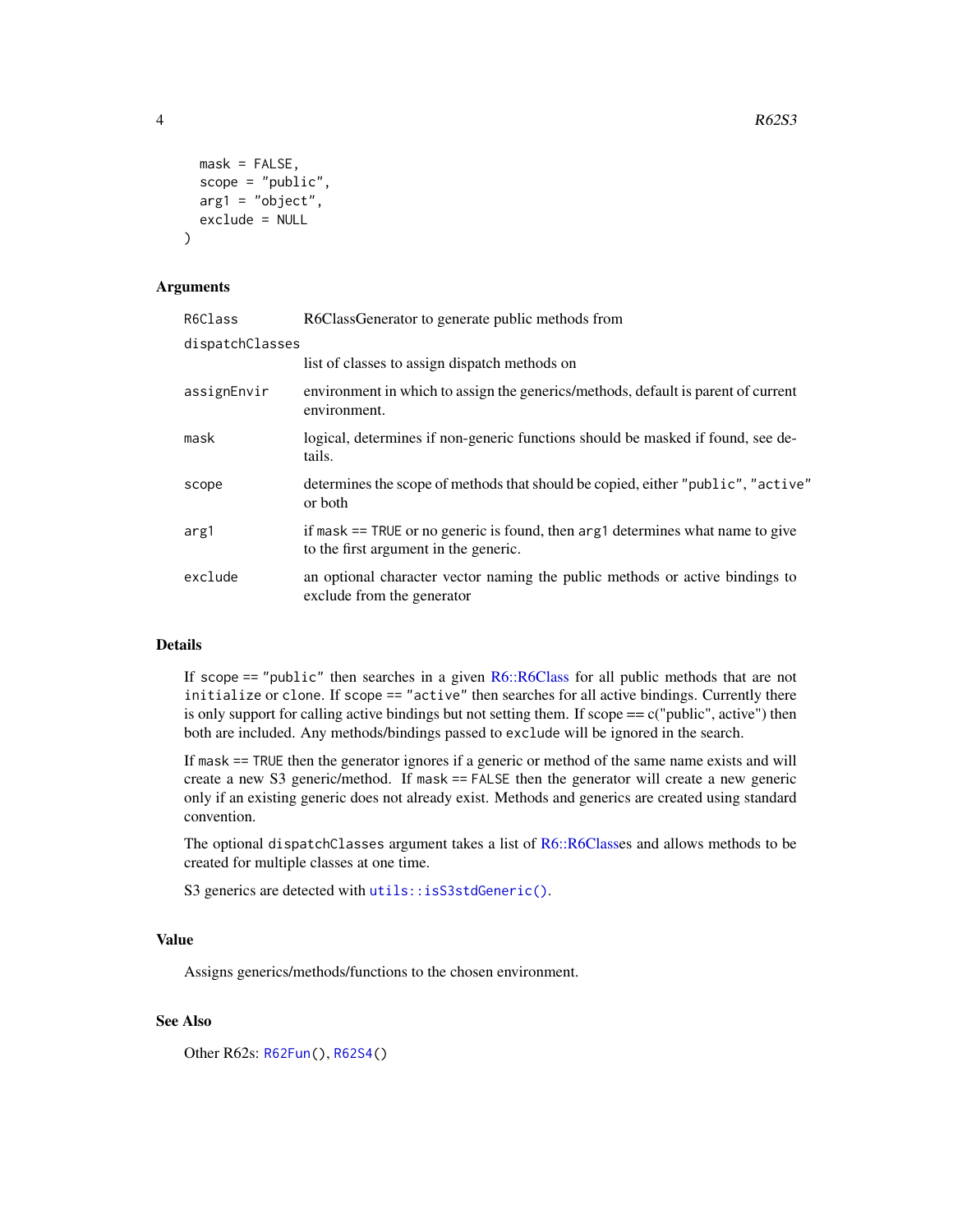#### <span id="page-4-0"></span> $R62S4$  5

#### Examples

```
printMachine <- R6::R6Class("printMachine",
       public = list(initialize = function() \{\},printer = function(str) print(str)),
        active = list(Status = function() "Printing"))
pm <- printMachine$new()
# scope = public
R62S3(printMachine, assignEnvir = topenv())
printer(pm, "Test String B")
# scope = active
R62S3(printMachine, assignEnvir = topenv(), scope = 'active')
# note support for accessing only, cannot assign
# values to an active binding
Status(pm)
```
<span id="page-4-1"></span>R62S4 *S4 Method Generator from R6 Class*

#### Description

Auto-generates S4 generics from an R6 Class.

#### Usage

```
R62S4(
  R6Class,
  dispatchClasses = list(R6Class),
  assignEnvir = parent.env(environment()),
 mask = FALSE,scope = "public",
  arg1 = "object",exclude = NULL
)
```
#### Arguments

| R6Class         | R6ClassGenerator to generate public methods from                                                  |
|-----------------|---------------------------------------------------------------------------------------------------|
| dispatchClasses |                                                                                                   |
|                 | list of classes to assign dispatch methods on                                                     |
| assignEnvir     | environment in which to assign the generics/methods, default is parent of current<br>environment. |
| mask            | logical, determines if non-generic functions should be masked if found, see de-<br>tails.         |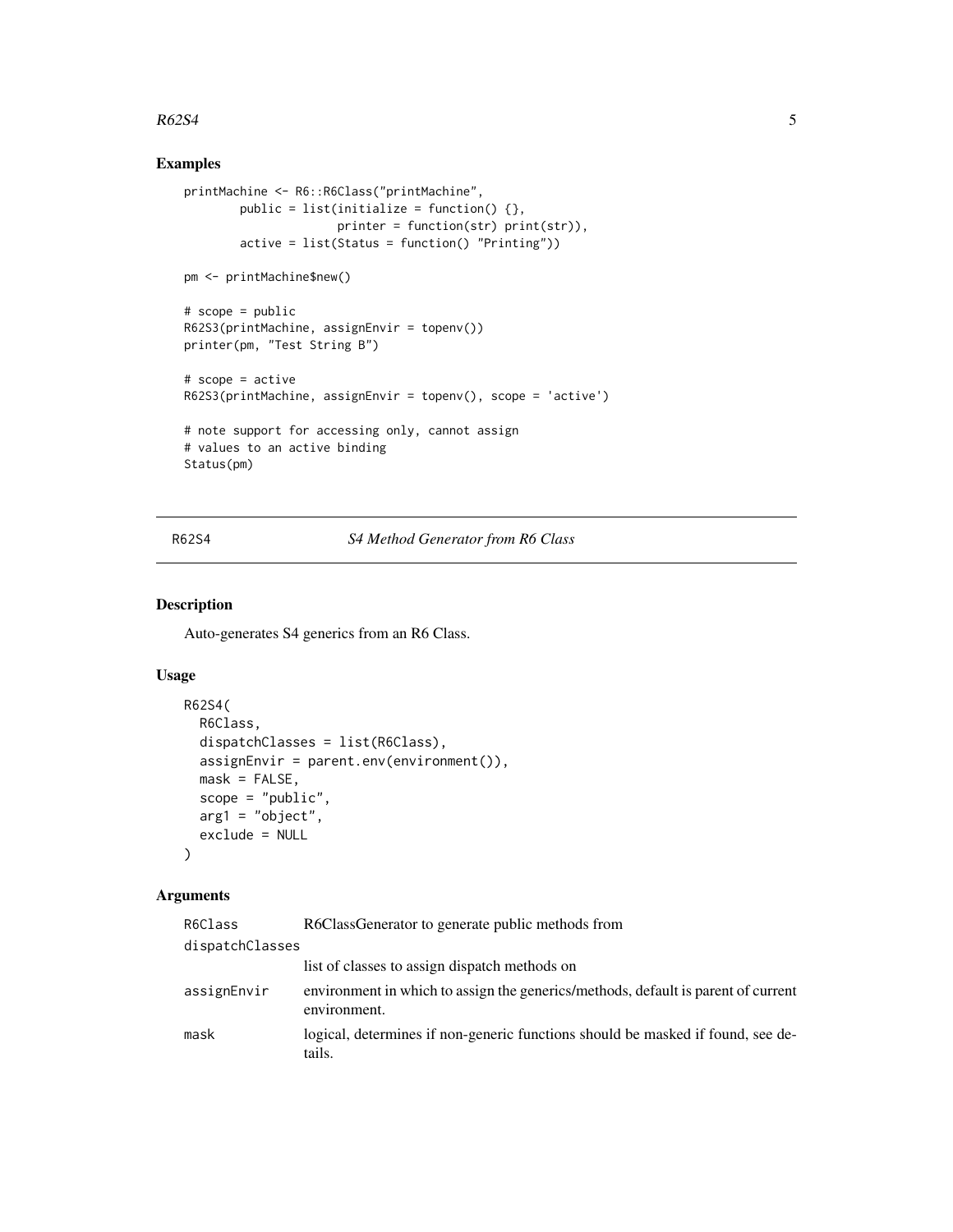<span id="page-5-0"></span>

| scope   | determines the scope of methods that should be copied, either "public", "active"<br>or both                             |
|---------|-------------------------------------------------------------------------------------------------------------------------|
| arg1    | if mask == TRUE or no generic is found, then arg1 determines what name to give<br>to the first argument in the generic. |
| exclude | an optional character vector naming the public methods or active bindings to<br>exclude from the generator              |

#### Details

If scope == "public" then searches in a given [R6::R6Class](#page-0-0) for all public methods that are not initialize or clone. If scope == "active" then searches for all active bindings. Currently there is only support for calling active bindings but not setting them. If scope  $==$  c("public", active") then both are included. Any methods/bindings passed to exclude will be ignored in the search.

If mask == TRUE then the generator ignores if a generic or method of the same name exists and will create a new S4 generic/method. If mask == FALSE then the generator will create a new generic only if an existing generic does not already exist. Methods and generics are created using standard convention.

The optional dispatchClasses argument takes a list of [R6::R6Classe](#page-0-0)s and allows methods to be created for multiple classes at one time.

S4 generics are detected with [methods::.S4methods\(\)](#page-0-0).

#### Value

Assigns generics/methods/functions to the chosen environment.

Assigns methods and generics to the chosen environment.

#### See Also

[methods::setMethod](#page-0-0) [methods::setGeneric](#page-0-0)

```
Other R62s: R62Fun(), R62S3()
```
# scope = active

#### Examples

```
printMachine <- R6::R6Class("printMachine",
        public = list(initialize = function() \{\},
                      printer = function(str) print(str)),
        active = list(Status = function() "Printing"))
pm <- printMachine$new()
# scope = public
R62S4(printMachine, assignEnvir = topenv())
printer(pm, "Test String B")
```

```
R62S4(printMachine, assignEnvir = topenv(), scope = 'active')
```

```
# note support for accessing only, cannot assign
```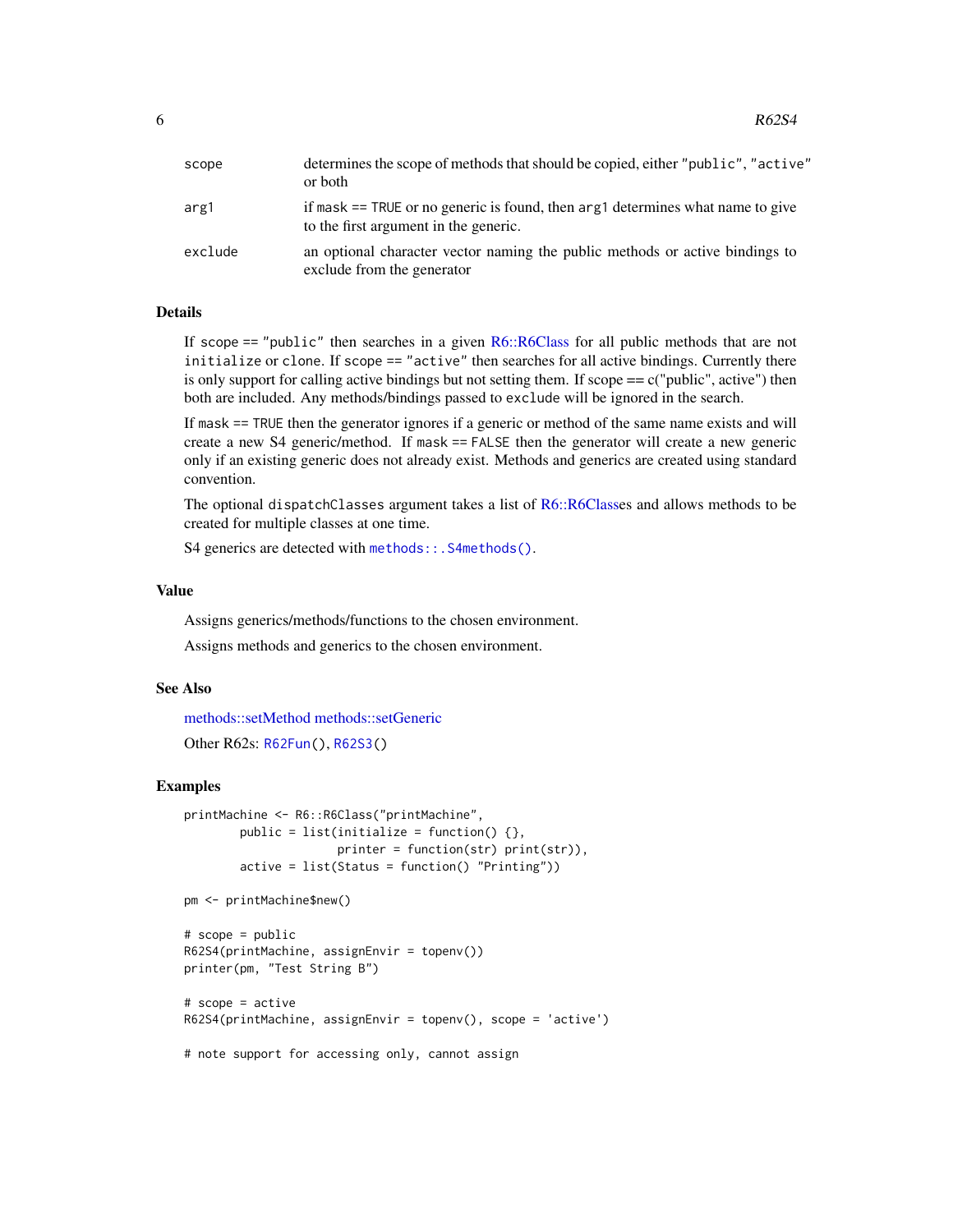R62S4

# values to an active binding Status(pm)